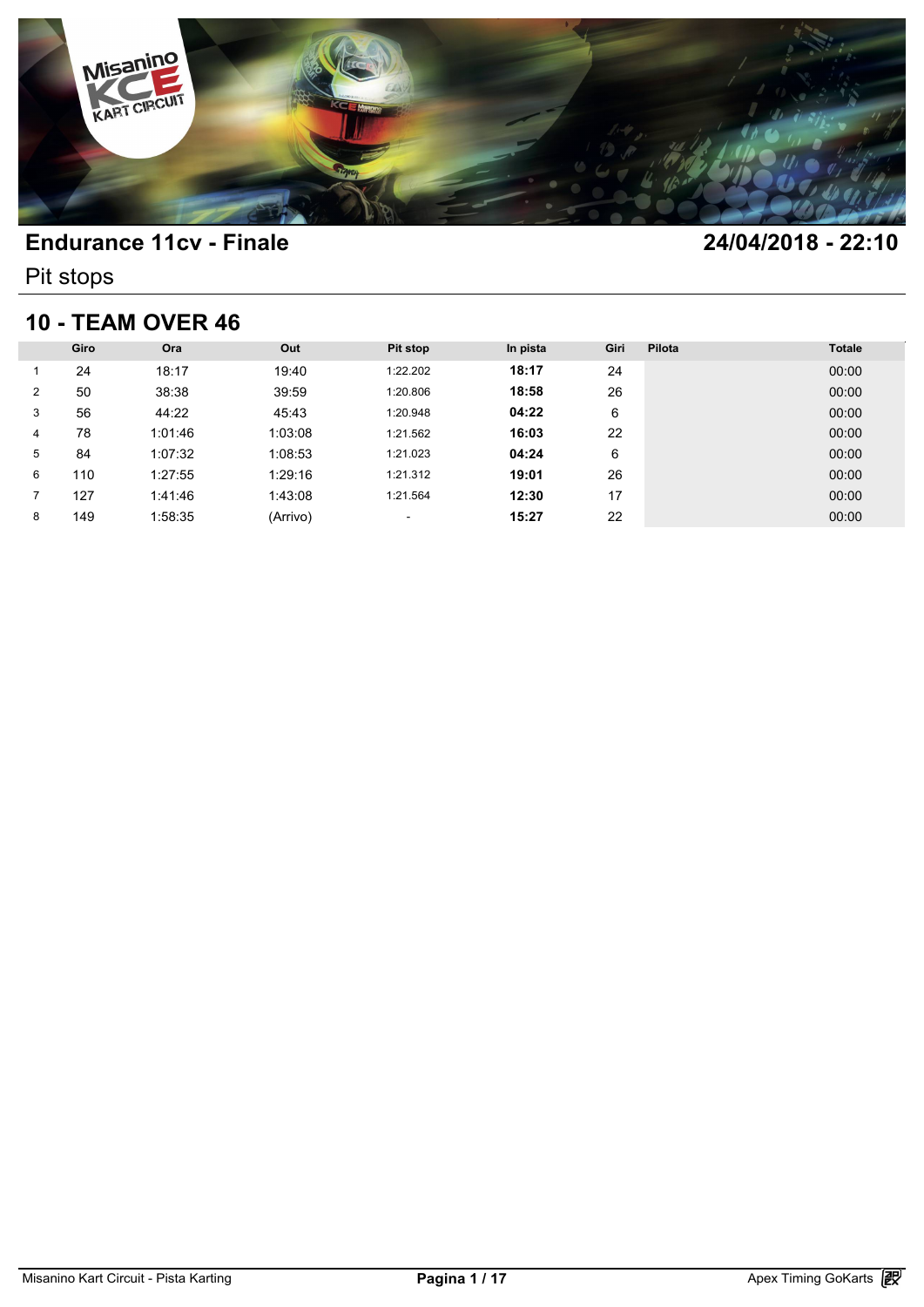

Pit stops

## **2 - DRGM**

| 2 - DRGM       |      |         |          |          |          |      |        |               |  |
|----------------|------|---------|----------|----------|----------|------|--------|---------------|--|
|                | Giro | Ora     | Out      | Pit stop | In pista | Giri | Pilota | <b>Totale</b> |  |
|                | 26   | 19:47   | 21:08    | 1:21.796 | 19:47    | 26   |        | 00:00         |  |
| $\overline{2}$ | 50   | 39:31   | 40:53    | 1:21.739 | 18:22    | 24   |        | 00:00         |  |
| 3              | 76   | 59:50   | 1:01:11  | 1:21.531 | 18:56    | 26   |        | 00:00         |  |
| 4              | 102  | 1:20:15 | 1:21:36  | 1:21.348 | 19:03    | 26   |        | 00:00         |  |
| 5              | 129  | 1:41:21 | 1:42:42  | 1:21.134 | 19:44    | 27   |        | 00:00         |  |
| 6              | 130  | 1:43:22 | 1:44:44  | 1:21.493 | 00:40    |      |        | 00:00         |  |
| $\overline{7}$ | 131  | 1:45:25 | 1:46:46  | 1:20.852 | 00:41    |      |        | 00:00         |  |
| 8              | 148  | 1:58:39 | (Arrivo) | $\sim$   | 11:53    | 17   |        | 00:00         |  |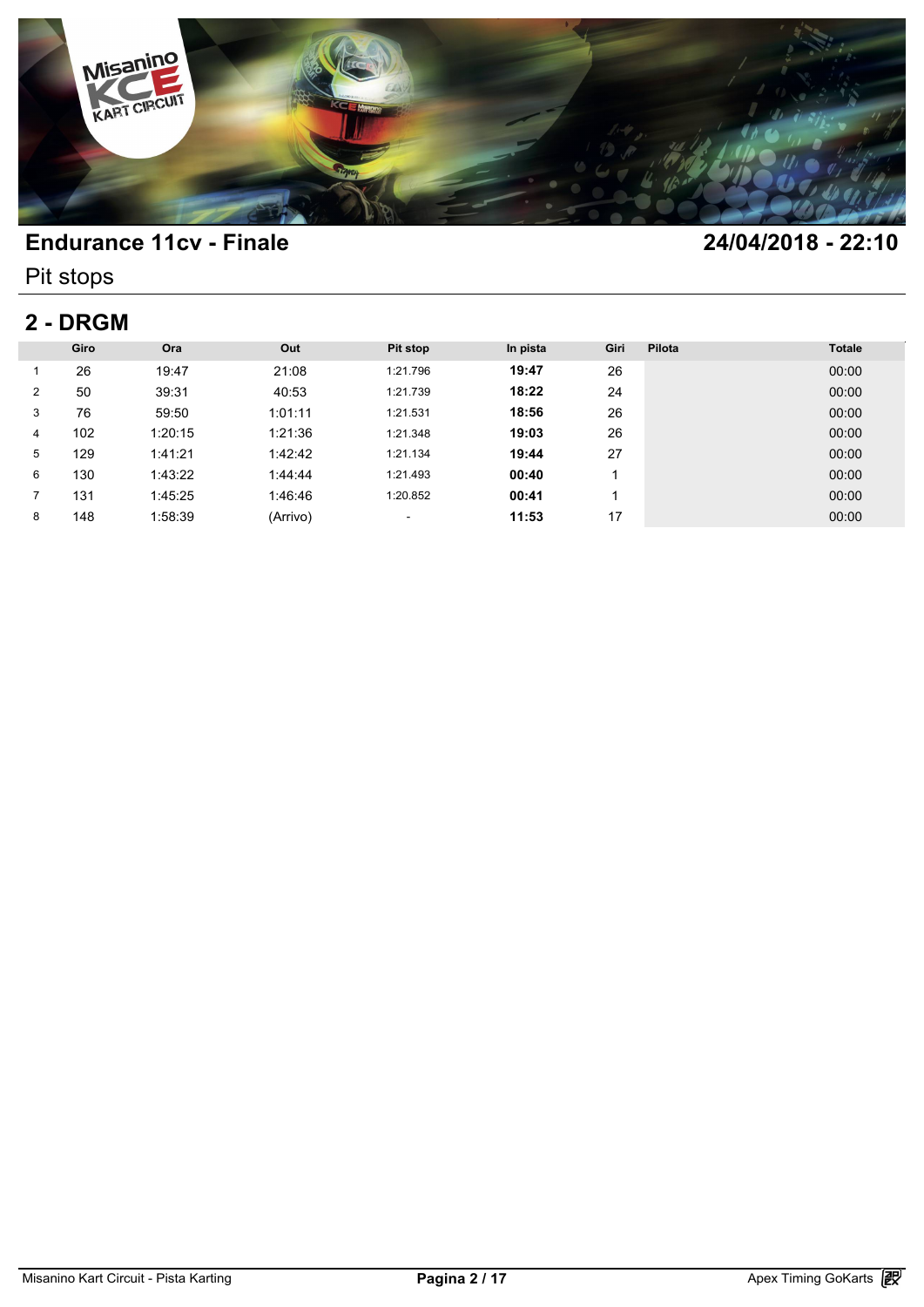

Pit stops

### **1 - ERRANI**

| 1 - ERRANI     |      |         |          |          |          |      |        |               |  |
|----------------|------|---------|----------|----------|----------|------|--------|---------------|--|
|                | Giro | Ora     | Out      | Pit stop | In pista | Giri | Pilota | <b>Totale</b> |  |
|                | 22   | 17:01   | 18:23    | 1:22.066 | 17:01    | 22   |        | 00:00         |  |
| $\overline{2}$ | 46   | 37:30   | 38:52    | 1:22.302 | 19:06    | 24   |        | 00:00         |  |
| 3              | 71   | 57:12   | 58:33    | 1:21.811 | 18:19    | 25   |        | 00:00         |  |
| 4              | 93   | 1:14:45 | 1:16:06  | 1:21.219 | 16:11    | 22   |        | 00:00         |  |
| 5              | 100  | 1:21:14 | 1:22:36  | 1:21.425 | 05:07    | 7    |        | 00:00         |  |
| 6              | 125  | 1:40:58 | 1:42:20  | 1:21.553 | 18:22    | 25   |        | 00:00         |  |
|                | 138  | 1:51:49 | 1:53:11  | 1:22.199 | 09:29    | 13   |        | 00:00         |  |
| 8              | 147  | 1:59:10 | (Arrivo) | ٠        | 05:58    | 9    |        | 00:00         |  |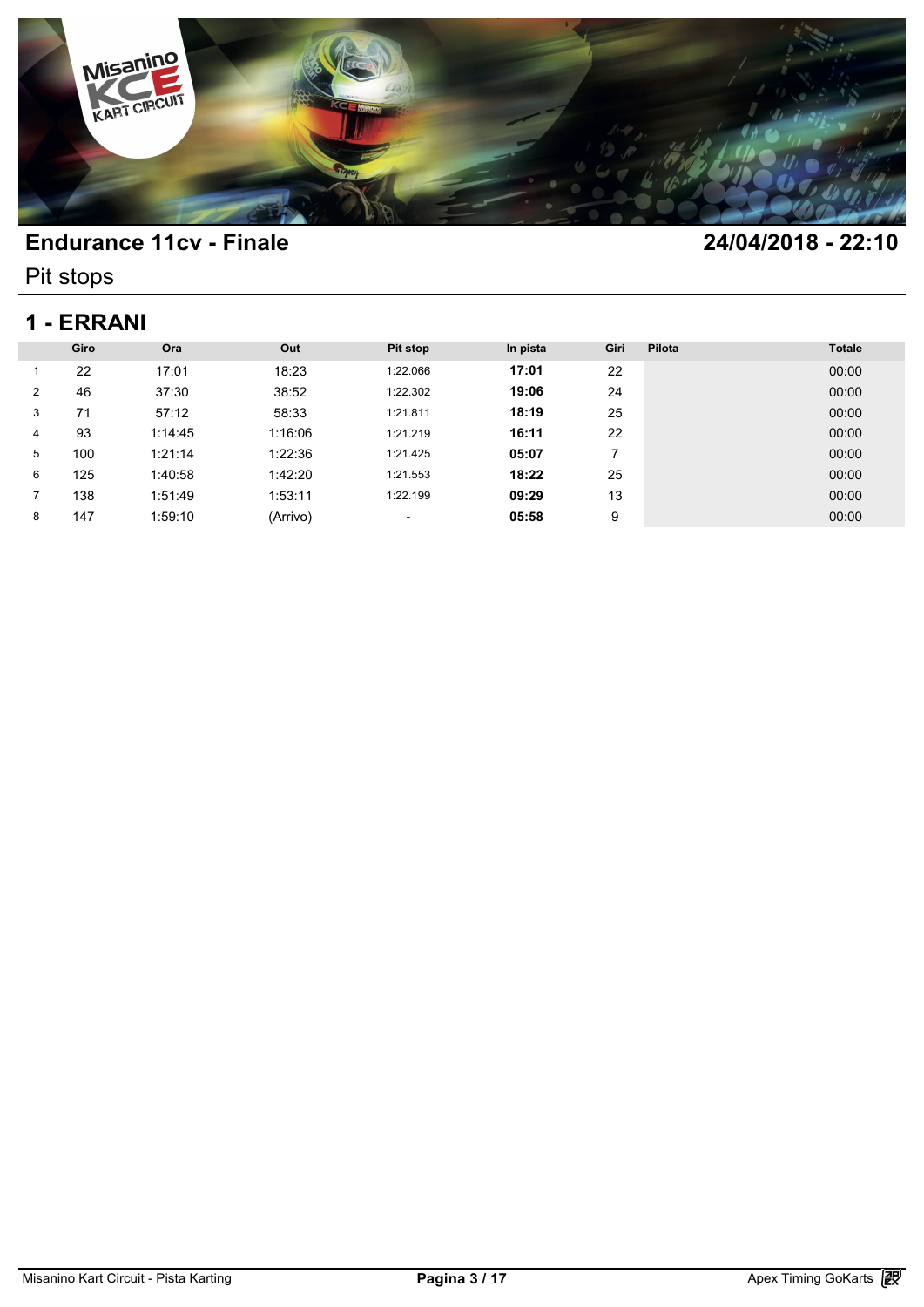

Pit stops

## **3 - CAVEJA KARTING**

| <b>3 - CAVEJA KARTING</b> |      |         |          |          |          |      |        |               |  |  |
|---------------------------|------|---------|----------|----------|----------|------|--------|---------------|--|--|
|                           | Giro | Ora     | Out      | Pit stop | In pista | Giri | Pilota | <b>Totale</b> |  |  |
|                           | 23   | 17:46   | 19:07    | 1:20.975 | 17:46    | 23   |        | 00:00         |  |  |
| $\overline{2}$            | 38   | 30:20   | 31:41    | 1:20.940 | 11:12    | 15   |        | 00:00         |  |  |
| 3                         | 63   | 50:14   | 51:35    | 1:21.254 | 18:33    | 25   |        | 00:00         |  |  |
| 4                         | 88   | 1:09:53 | 1:11:14  | 1:20.780 | 18:17    | 25   |        | 00:00         |  |  |
| 5                         | 110  | 1:27:30 | 1:28:50  | 1:20.325 | 16:15    | 22   |        | 00:00         |  |  |
| 6                         | 131  | 1:44:31 | 1:45:52  | 1:20.803 | 15:40    | 21   |        | 00:00         |  |  |
|                           | 137  | 1:50:15 | 1:51:36  | 1:20.702 | 04:23    | 6    |        | 00:00         |  |  |
| 8                         | 148  | 1:59:06 | (Arrivo) | ٠        | 07:30    | 11   |        | 00:00         |  |  |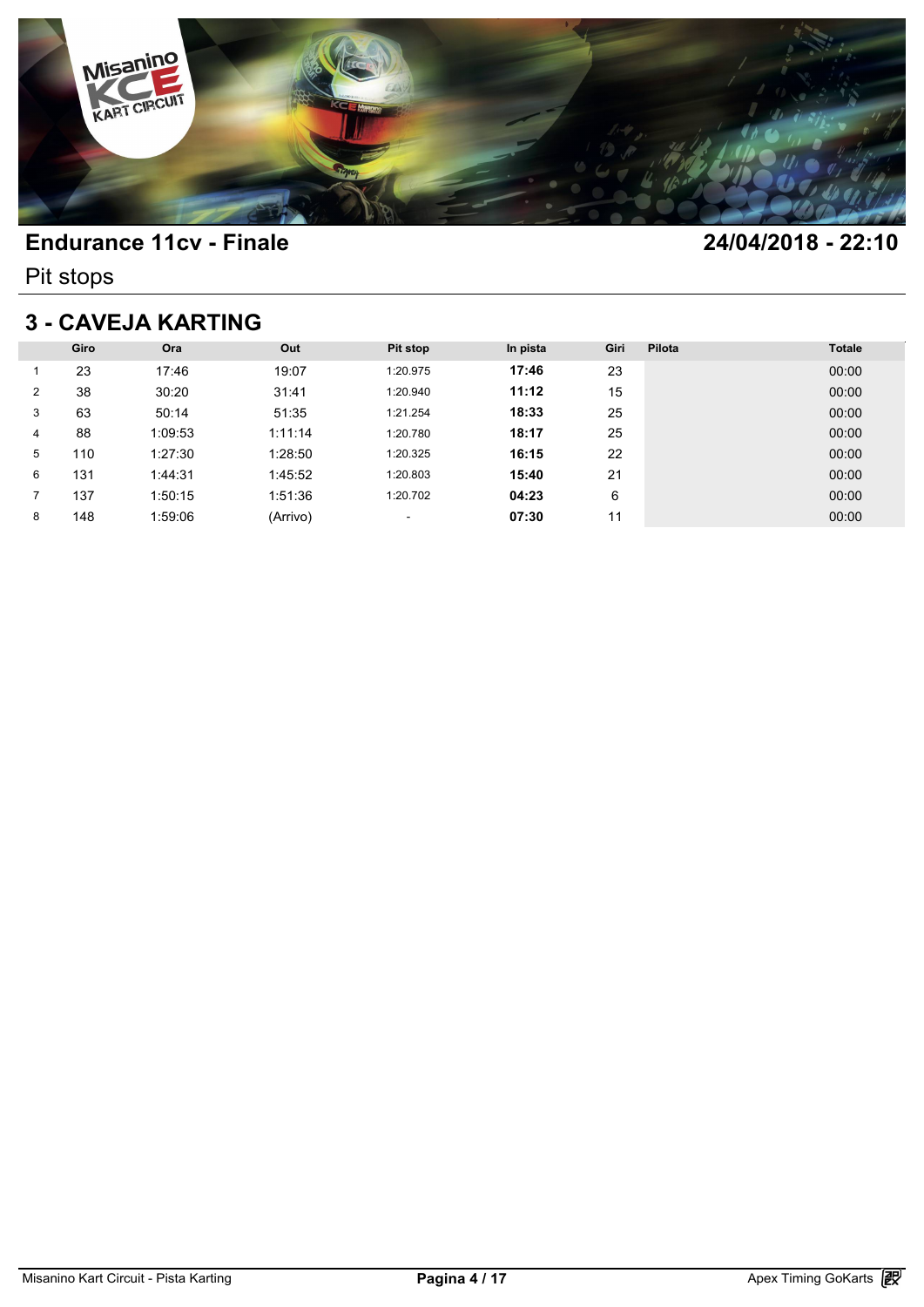

Pit stops

### **16 - TEAM MASSIMO**

| <b>16 - TEAM MASSIMO</b> |      |         |          |                          |          |      |        |               |  |
|--------------------------|------|---------|----------|--------------------------|----------|------|--------|---------------|--|
|                          | Giro | Ora     | Out      | <b>Pit stop</b>          | In pista | Giri | Pilota | <b>Totale</b> |  |
|                          | 18   | 14:00   | 15:21    | 1:20.292                 | 14:00    | 18   |        | 00:00         |  |
| 2                        | 38   | 30:08   | 31:31    | 1:23.472                 | 14:47    | 20   |        | 00:00         |  |
| 3                        | 62   | 49:21   | 50:42    | 1:20.997                 | 17:49    | 24   |        | 00:00         |  |
| 4                        | 83   | 1:06:12 | 1:07:33  | 1:21.544                 | 15:29    | 21   |        | 00:00         |  |
| 5                        | 108  | 1:26:17 | 1:27:38  | 1:21.481                 | 18:43    | 25   |        | 00:00         |  |
| 6                        | 123  | 1:38:37 | 1:39:58  | 1:21.249                 | 10:59    | 15   |        | 00:00         |  |
| 7                        | 138  | 1:51:05 | 1:52:26  | 1:21.222                 | 11:06    | 15   |        | 00:00         |  |
| 8                        | 148  | 1:59:10 | (Arrivo) | $\overline{\phantom{a}}$ | 06:43    | 10   |        | 00:00         |  |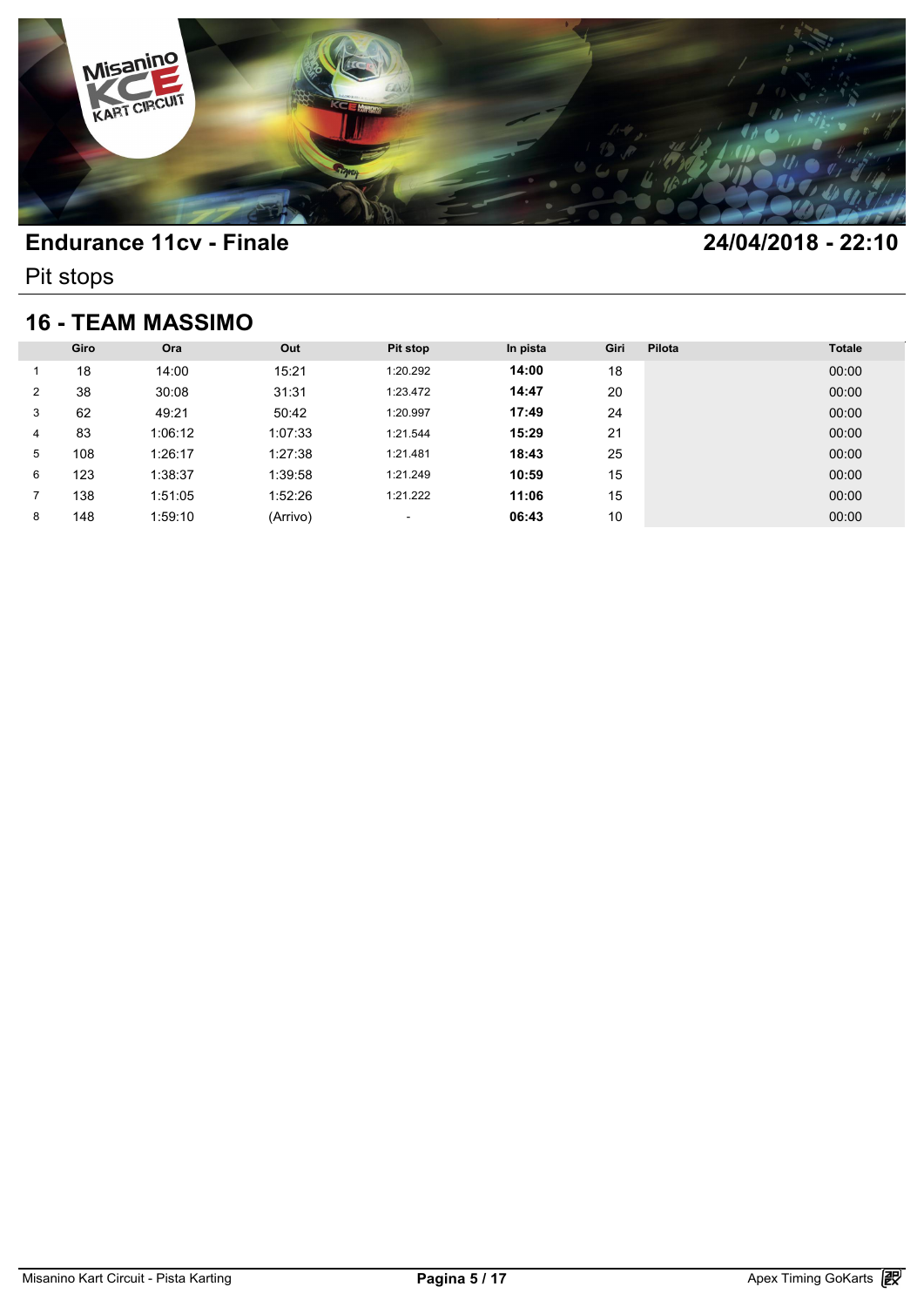

Pit stops

### **14 - CAKI TEAM**

| <b>14 - CAKI TEAM</b> |      |         |          |                          |          |                |        |               |  |  |
|-----------------------|------|---------|----------|--------------------------|----------|----------------|--------|---------------|--|--|
|                       | Giro | Ora     | Out      | Pit stop                 | In pista | Giri           | Pilota | <b>Totale</b> |  |  |
|                       | 24   | 18:26   | 19:49    | 1:22.671                 | 18:26    | 24             |        | 00:00         |  |  |
| $\overline{2}$        | 45   | 36:10   | 37:31    | 1:20.957                 | 16:21    | 21             |        | 00:00         |  |  |
| 3                     | 72   | 57:13   | 58:35    | 1:22.035                 | 19:41    | 27             |        | 00:00         |  |  |
| 4                     | 97   | 1:17:00 | 1:18:22  | 1:21.356                 | 18:25    | 25             |        | 00:00         |  |  |
| 5                     | 120  | 1:35:11 | 1:36:32  | 1:20.979                 | 16:49    | 23             |        | 00:00         |  |  |
| 6                     | 123  | 1:39:51 | 1:39:51  | $\overline{\phantom{a}}$ | 03:19    | 3              |        | 00:00         |  |  |
| 7                     | 124  | 1:40:32 | 1:41:52  | 1:20.358                 | 00:40    | $\overline{ }$ |        | 00:00         |  |  |
| 8                     | 135  | 1:49:54 | 1:51:16  | 1:21.459                 | 08:01    | 11             |        | 00:00         |  |  |
| 9                     | 146  | 1:58:45 | (Arrivo) | ۰.                       | 07:29    | 11             |        | 00:00         |  |  |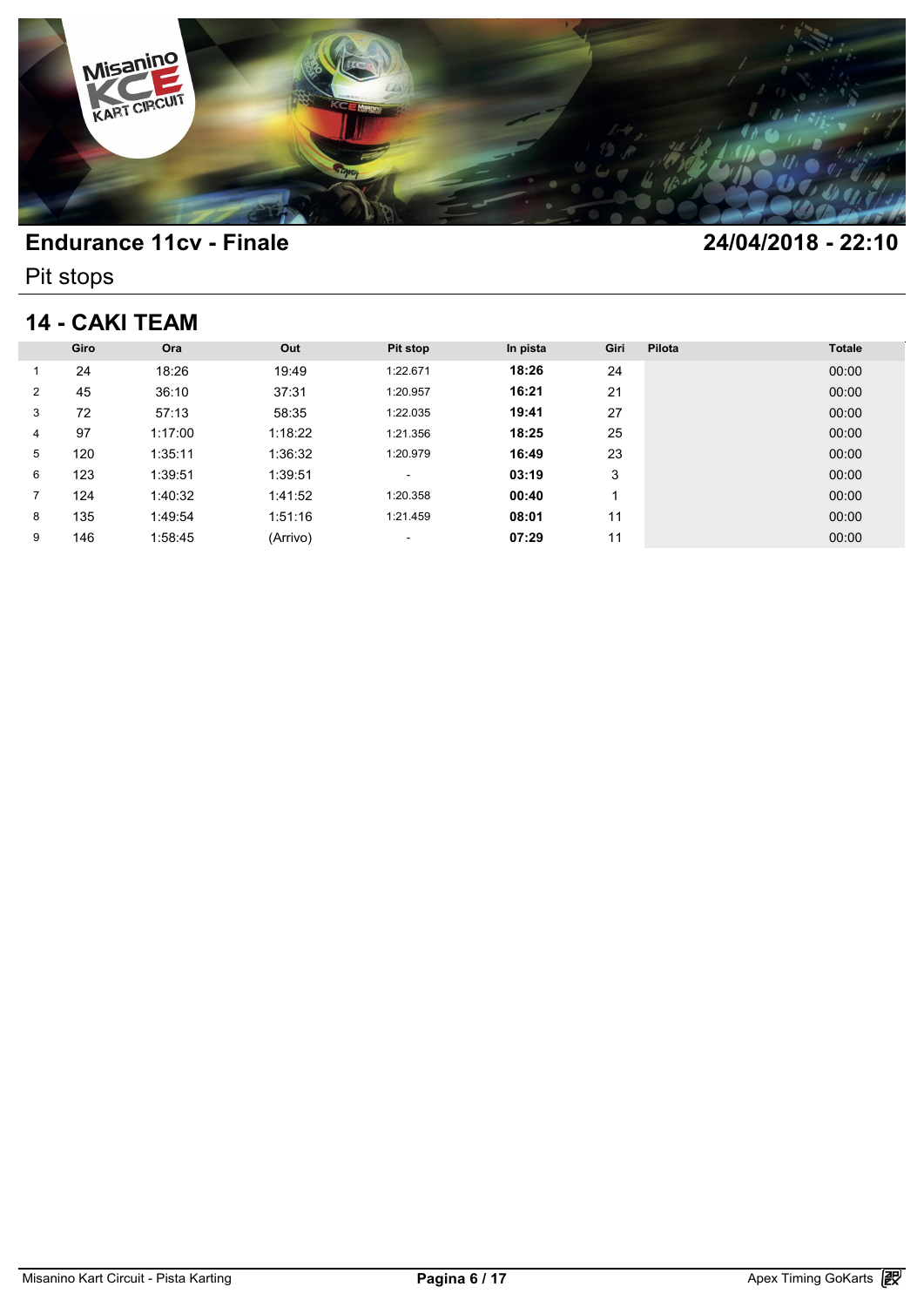

Pit stops

## **7 - PAGANEDO RACING**

| 7 - PAGANEDO RACING |      |         |          |          |          |      |        |               |  |  |
|---------------------|------|---------|----------|----------|----------|------|--------|---------------|--|--|
|                     | Giro | Ora     | Out      | Pit stop | In pista | Giri | Pilota | <b>Totale</b> |  |  |
|                     | 24   | 18:56   | 20:18    | 1:21.661 | 18:56    | 24   |        | 00:00         |  |  |
| $\overline{2}$      | 48   | 38:54   | 40:13    | 1:18.521 | 18:36    | 24   |        | 00:00         |  |  |
| 3                   | 72   | 58:04   | 59:36    | 1:32.143 | 17:50    | 24   |        | 00:00         |  |  |
| 4                   | 97   | 1:18:03 | 1:19:25  | 1:22.119 | 18:27    | 25   |        | 00:00         |  |  |
| 5                   | 109  | 1:28:16 | 1:29:40  | 1:23.209 | 08:51    | 12   |        | 00:00         |  |  |
| 6                   | 124  | 1:40:39 | 1:42:02  | 1:22.427 | 10:59    | 15   |        | 00:00         |  |  |
|                     | 125  | 1:42:44 | 1:44:06  | 1:22.603 | 00:41    |      |        | 00:00         |  |  |
| 8                   | 146  | 1:58:53 | (Arrivo) | ٠        | 14:47    | 21   |        | 00:00         |  |  |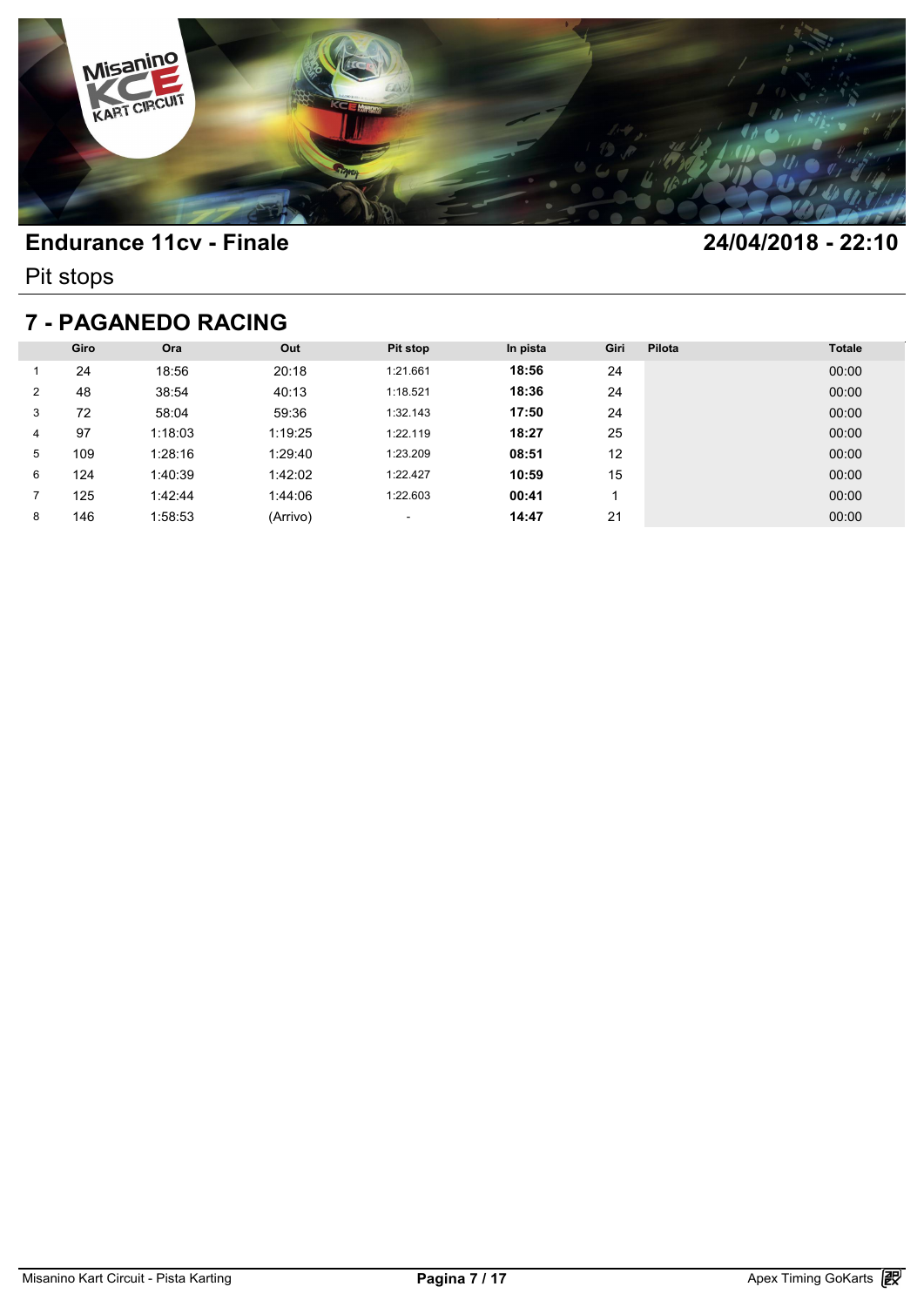

Pit stops

# **15 - SCHNELL**

| <b>15 - SCHNELL</b> |      |         |          |          |          |      |        |               |  |
|---------------------|------|---------|----------|----------|----------|------|--------|---------------|--|
|                     | Giro | Ora     | Out      | Pit stop | In pista | Giri | Pilota | <b>Totale</b> |  |
|                     | 20   | 16:11   | 17:39    | 1:27.893 | 16:11    | 20   |        | 00:00         |  |
| $\overline{2}$      | 37   | 30:21   | 31:44    | 1:23.057 | 12:41    | 17   |        | 00:00         |  |
| 3                   | 56   | 45:44   | 47:06    | 1:22.229 | 13:59    | 19   |        | 00:00         |  |
| 4                   | 75   | 1:01:23 | 1:02:45  | 1:22.407 | 14:16    | 19   |        | 00:00         |  |
| 5                   | 94   | 1:16:45 | 1:18:03  | 1:18.317 | 13:59    | 19   |        | 00:00         |  |
| 6                   | 111  | 1:30:44 | 1:32:04  | 1:20.320 | 12:40    | 17   |        | 00:00         |  |
|                     | 130  | 1:46:05 | 1:47:44  | 1:38.719 | 14:01    | 19   |        | 00:00         |  |
| 8                   | 146  | 1:58:59 | (Arrivo) | ٠        | 11:14    | 16   |        | 00:00         |  |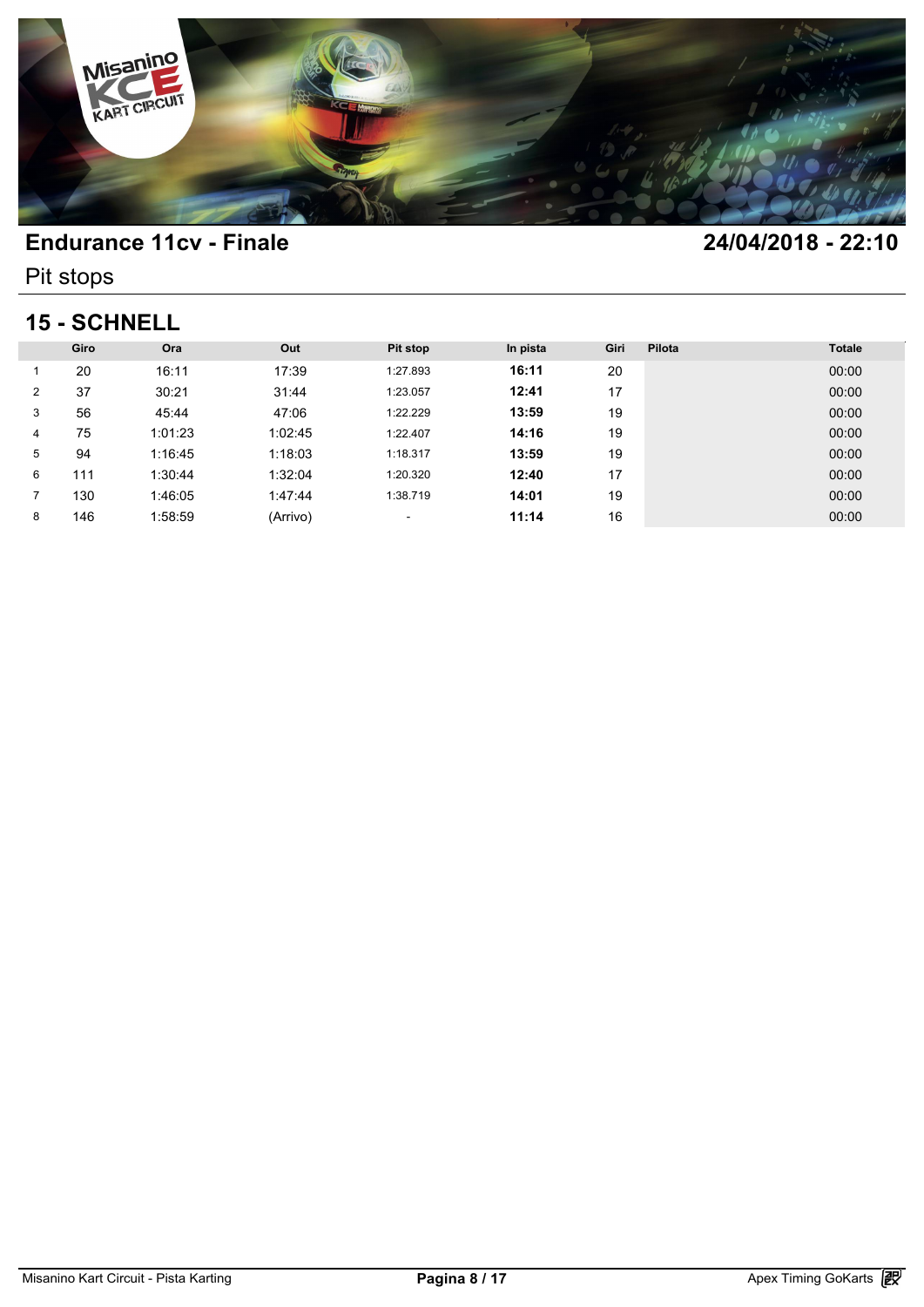

Pit stops

## **11 - TEAM CICCIO**

| <b>11 - TEAM CICCIO</b> |      |         |          |          |          |      |        |               |  |
|-------------------------|------|---------|----------|----------|----------|------|--------|---------------|--|
|                         | Giro | Ora     | Out      | Pit stop | In pista | Giri | Pilota | <b>Totale</b> |  |
|                         | 21   | 16:21   | 17:43    | 1:22.051 | 16:21    | 21   |        | 00:00         |  |
| $\overline{2}$          | 38   | 30:32   | 31:54    | 1:21.690 | 12:49    | 17   |        | 00:00         |  |
| 3                       | 59   | 47:34   | 48:57    | 1:22.314 | 15:40    | 21   |        | 00:00         |  |
| 4                       | 83   | 1:06:36 | 1:07:58  | 1:21.818 | 17:39    | 24   |        | 00:00         |  |
| 5                       | 100  | 1:20:48 | 1:22:10  | 1:21.806 | 12:49    | 17   |        | 00:00         |  |
| 6                       | 121  | 1:37:45 | 1:39:07  | 1:22.027 | 15:34    | 21   |        | 00:00         |  |
|                         | 122  | 1:39:49 | 1:41:20  | 1:31.222 | 00:42    |      |        | 00:00         |  |
| 8                       | 147  | 1:59:03 | (Arrivo) | ٠        | 17:42    | 25   |        | 00:00         |  |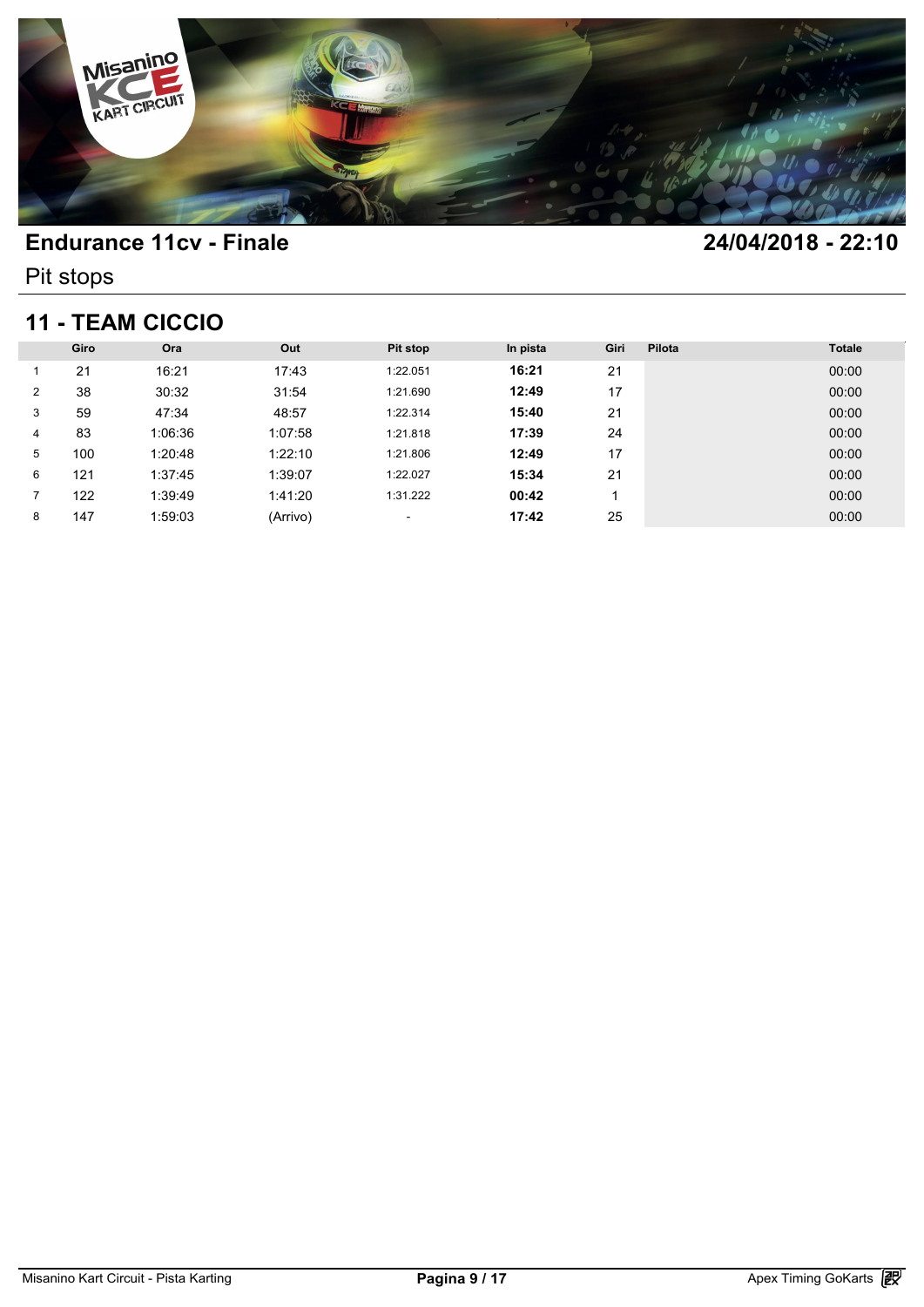

Pit stops

# **5 - ARTES**

| 5 - ARTES      |      |         |          |                 |          |      |        |               |  |
|----------------|------|---------|----------|-----------------|----------|------|--------|---------------|--|
|                | Giro | Ora     | Out      | <b>Pit stop</b> | In pista | Giri | Pilota | <b>Totale</b> |  |
|                | 19   | 15:44   | 17:05    | 1:21.465        | 15:44    | 19   |        | 00:00         |  |
| $\overline{2}$ | 41   | 33:47   | 35:10    | 1:22.965        | 16:41    | 22   |        | 00:00         |  |
| 3              | 66   | 53:36   | 54:58    | 1:22.351        | 18:26    | 25   |        | 00:00         |  |
| 4              | 88   | 1:11:21 | 1:12:42  | 1:20.976        | 16:23    | 22   |        | 00:00         |  |
| 5              | 106  | 1:26:31 | 1:27:51  | 1:20.164        | 13:48    | 18   |        | 00:00         |  |
| 6              | 113  | 1:33:05 | 1:34:27  | 1:21.981        | 05:13    | 7    |        | 00:00         |  |
|                | 136  | 1:51:34 | 1:52:55  | 1:20.790        | 17:07    | 23   |        | 00:00         |  |
| 8              | 145  | 1:59:02 | (Arrivo) | ٠               | 06:07    | 9    |        | 00:00         |  |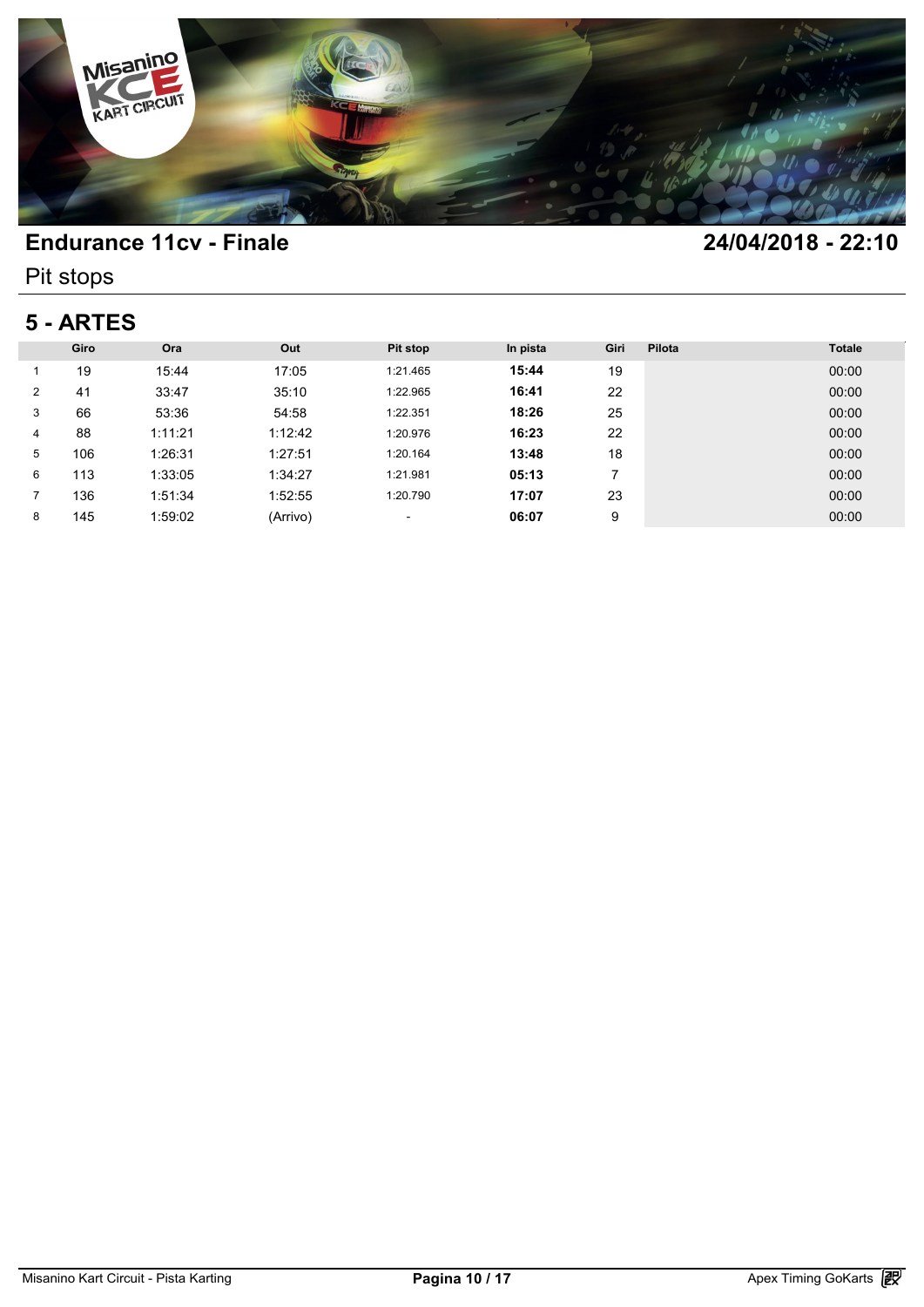

Pit stops

### **9 - WTF CORSE**

| 9 - WTF CORSE  |      |         |          |          |          |      |        |               |  |
|----------------|------|---------|----------|----------|----------|------|--------|---------------|--|
|                | Giro | Ora     | Out      | Pit stop | In pista | Giri | Pilota | <b>Totale</b> |  |
|                | 17   | 13:25   | 14:46    | 1:21.325 | 13:25    | 17   |        | 00:00         |  |
| $\overline{2}$ | 36   | 29:21   | 30:42    | 1:21.399 | 14:34    | 19   |        | 00:00         |  |
| 3              | 57   | 46:23   | 47:45    | 1:21.524 | 15:41    | 21   |        | 00:00         |  |
| 4              | 73   | 1:00:29 | 1:01:50  | 1:20.827 | 12:44    | 16   |        | 00:00         |  |
| 5              | 97   | 1:19:34 | 1:20:56  | 1:22.427 | 17:43    | 24   |        | 00:00         |  |
| 6              | 120  | 1:37:57 | 1:39:19  | 1:22.083 | 17:00    | 23   |        | 00:00         |  |
|                | 133  | 1:48:58 | 1:50:20  | 1:21.722 | 09:38    | 13   |        | 00:00         |  |
| 8              | 145  | 1:58:36 | (Arrivo) | ٠        | 08:15    | 12   |        | 00:00         |  |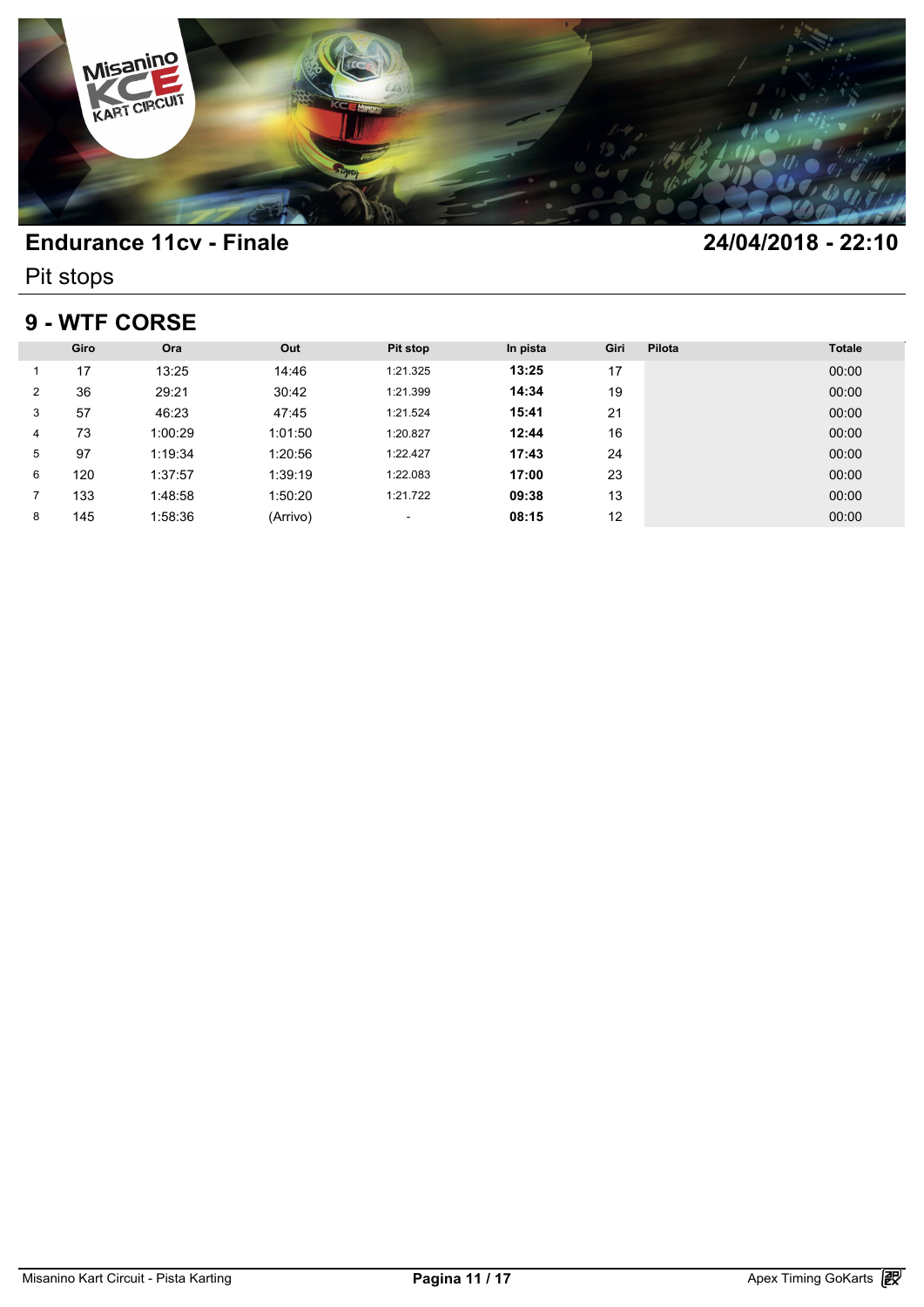

Pit stops

## **6 - WILD HOGS ITALY**

| 6 - WILD HOGS ITALY |      |         |          |                          |          |      |        |               |  |
|---------------------|------|---------|----------|--------------------------|----------|------|--------|---------------|--|
|                     | Giro | Ora     | Out      | <b>Pit stop</b>          | In pista | Giri | Pilota | <b>Totale</b> |  |
|                     | 18   | 14:34   | 16:01    | 1:26.885                 | 14:34    | 18   |        | 00:00         |  |
| 2                   | 36   | 29:29   | 30:51    | 1:21.378                 | 13:28    | 18   |        | 00:00         |  |
| 3                   | 54   | 44:30   | 45:52    | 1:21.899                 | 13:39    | 18   |        | 00:00         |  |
| 4                   | 73   | 1:00:17 | 1:01:38  | 1:20.784                 | 14:25    | 19   |        | 00:00         |  |
| 5                   | 91   | 1:15:12 | 1:16:33  | 1:20.954                 | 13:33    | 18   |        | 00:00         |  |
| 6                   | 109  | 1:30:09 | 1:31:31  | 1:21.584                 | 13:36    | 18   |        | 00:00         |  |
|                     | 127  | 1:45:09 | 1:46:30  | 1:20.810                 | 13:38    | 18   |        | 00:00         |  |
| 8                   | 145  | 1:59:15 | (Arrivo) | $\overline{\phantom{a}}$ | 12:44    | 18   |        | 00:00         |  |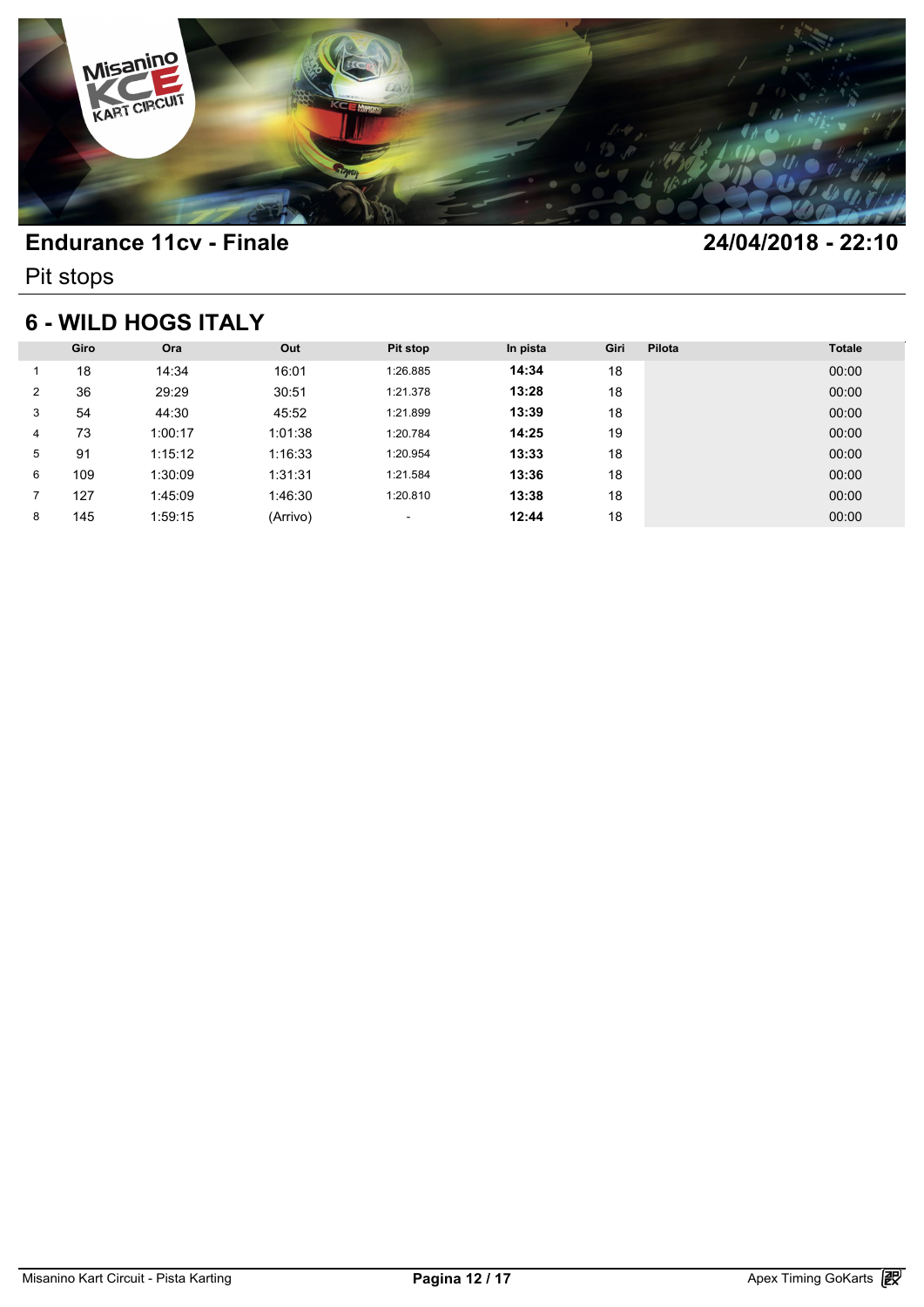

Pit stops

### **8 - MRK**

| <b>8 - MRK</b> |      |         |          |          |          |      |        |               |
|----------------|------|---------|----------|----------|----------|------|--------|---------------|
|                | Giro | Ora     | Out      | Pit stop | In pista | Giri | Pilota | <b>Totale</b> |
|                | 16   | 12:45   | 14:43    | 1:58.135 | 12:45    | 16   |        | 00:00         |
| 2              | 35   | 29:13   | 30:12    | 59.085   | 14:29    | 19   |        | 00:00         |
| 3              | 55   | 45:53   | 46:38    | 44.343   | 15:41    | 20   |        | 00:00         |
| 4              | 73   | 1:00:08 | 1:01:31  | 1:23.044 | 13:30    | 18   |        | 00:00         |
| 5              | 95   | 1:17:53 | 1:19:16  | 1:22.723 | 16:21    | 22   |        | 00:00         |
| 6              | 111  | 1:31:17 | 1:32:39  | 1:21.854 | 12:01    | 16   |        | 00:00         |
|                | 129  | 1:46:07 | 1:47:29  | 1:21.881 | 13:27    | 18   |        | 00:00         |
| 8              | 145  | 1:58:52 | (Arrivo) | ٠        | 11:23    | 16   |        | 00:00         |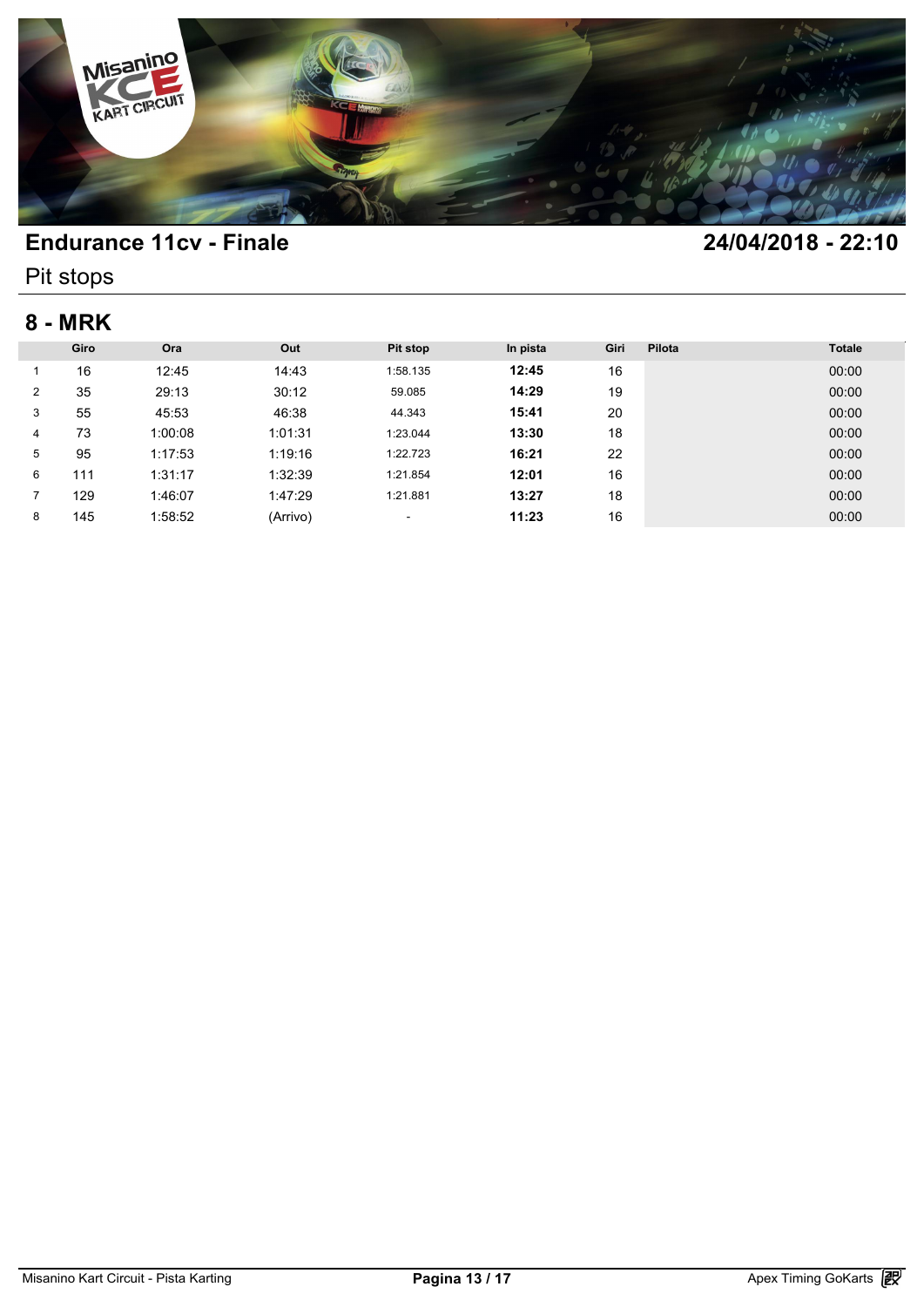

Pit stops

### **18 - MODENA KART**

|                | <b>18 - MODENA KART</b> |         |          |          |          |      |        |               |  |  |
|----------------|-------------------------|---------|----------|----------|----------|------|--------|---------------|--|--|
|                | Giro                    | Ora     | Out      | Pit stop | In pista | Giri | Pilota | <b>Totale</b> |  |  |
|                | 26                      | 20:58   | 22:22    | 1:24.365 | 20:58    | 26   |        | 00:00         |  |  |
| $\overline{2}$ | 50                      | 40:38   | 42:04    | 1:26.715 | 18:15    | 24   |        | 00:00         |  |  |
| 3              | 65                      | 1:08:55 | 1:08:55  | $\sim$   | 26:50    | 15   |        | 00:00         |  |  |
| 4              | 81                      | 1:21:10 | 1:22:37  | 1:27.522 | 12:14    | 16   |        | 00:00         |  |  |
| 5              | 103                     | 1:39:09 | 1:40:36  | 1:27.145 | 16:31    | 22   |        | 00:00         |  |  |
| 6              | 129                     | 1:59:04 | (Arrivo) | ٠        | 18:28    | 26   |        | 00:00         |  |  |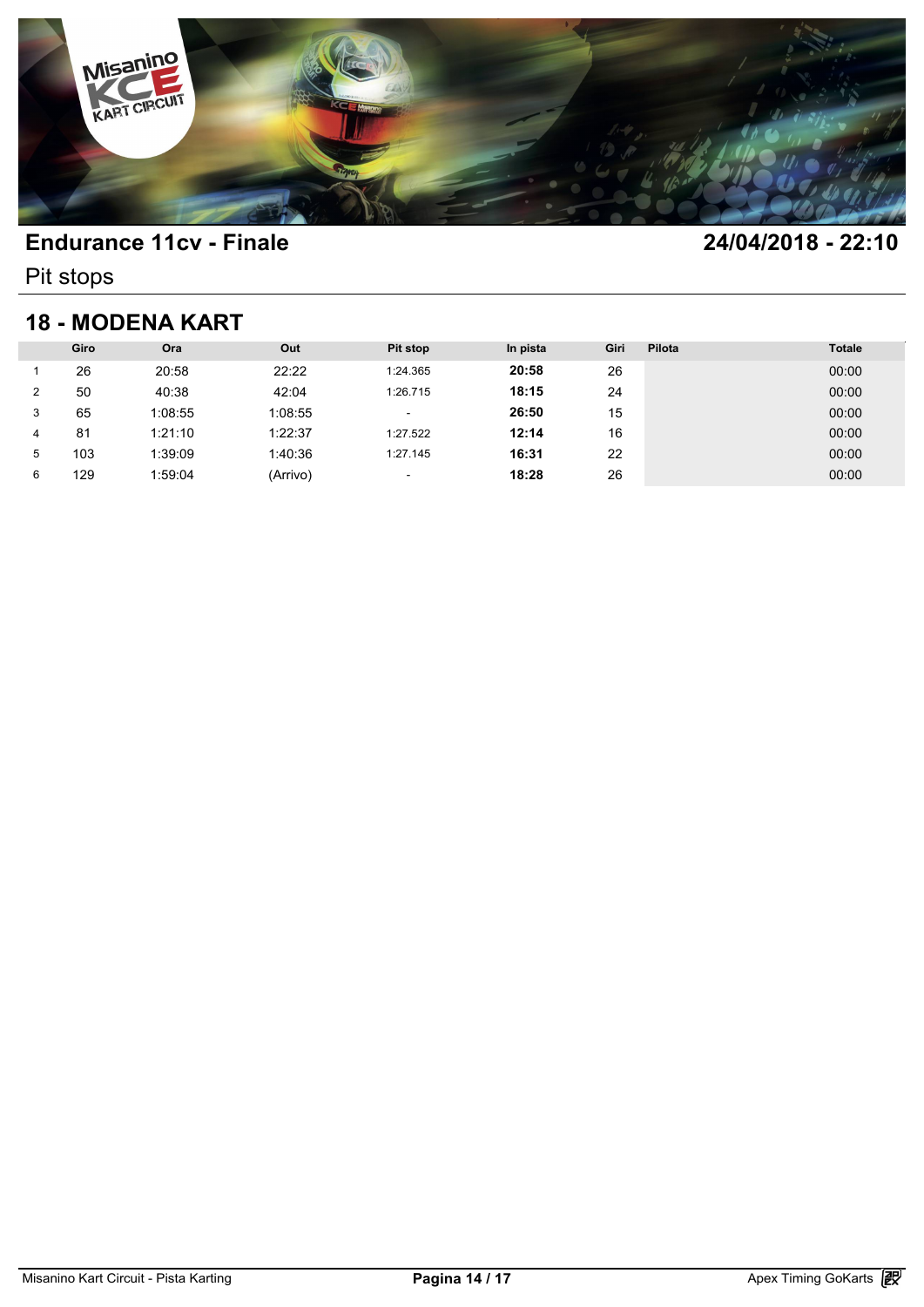

Pit stops

# **12 - QUASI ULTIMI**

| <b>12 - QUASI ULTIMI</b> |      |         |          |                          |          |      |        |               |
|--------------------------|------|---------|----------|--------------------------|----------|------|--------|---------------|
|                          | Giro | Ora     | Out      | <b>Pit stop</b>          | In pista | Giri | Pilota | <b>Totale</b> |
|                          | 17   | 13:41   | 15:10    | 1:29.362                 | 13:41    | 17   |        | 00:00         |
| 2                        | 39   | 31:47   | 33:10    | 1:22.791                 | 16:36    | 22   |        | 00:00         |
| 3                        | 61   | 49:44   | 51:13    | 1:29.053                 | 16:34    | 22   |        | 00:00         |
| 4                        | 90   | 1:13:09 | 1:14:38  | 1:29.043                 | 21:55    | 29   |        | 00:00         |
| 5                        | 113  | 1:32:04 | 1:34:04  | 1:59.597                 | 17:25    | 23   |        | 00:00         |
| 6                        | 124  | 1:42:19 | 1:43:43  | 1:23.872                 | 08:15    | 11   |        | 00:00         |
| 7                        | 132  | 1:49:45 | 1:51:10  | 1:25.135                 | 06:01    | 8    |        | 00:00         |
| 8                        | 143  | 1:58:46 | (Arrivo) | $\overline{\phantom{a}}$ | 07:35    | 11   |        | 00:00         |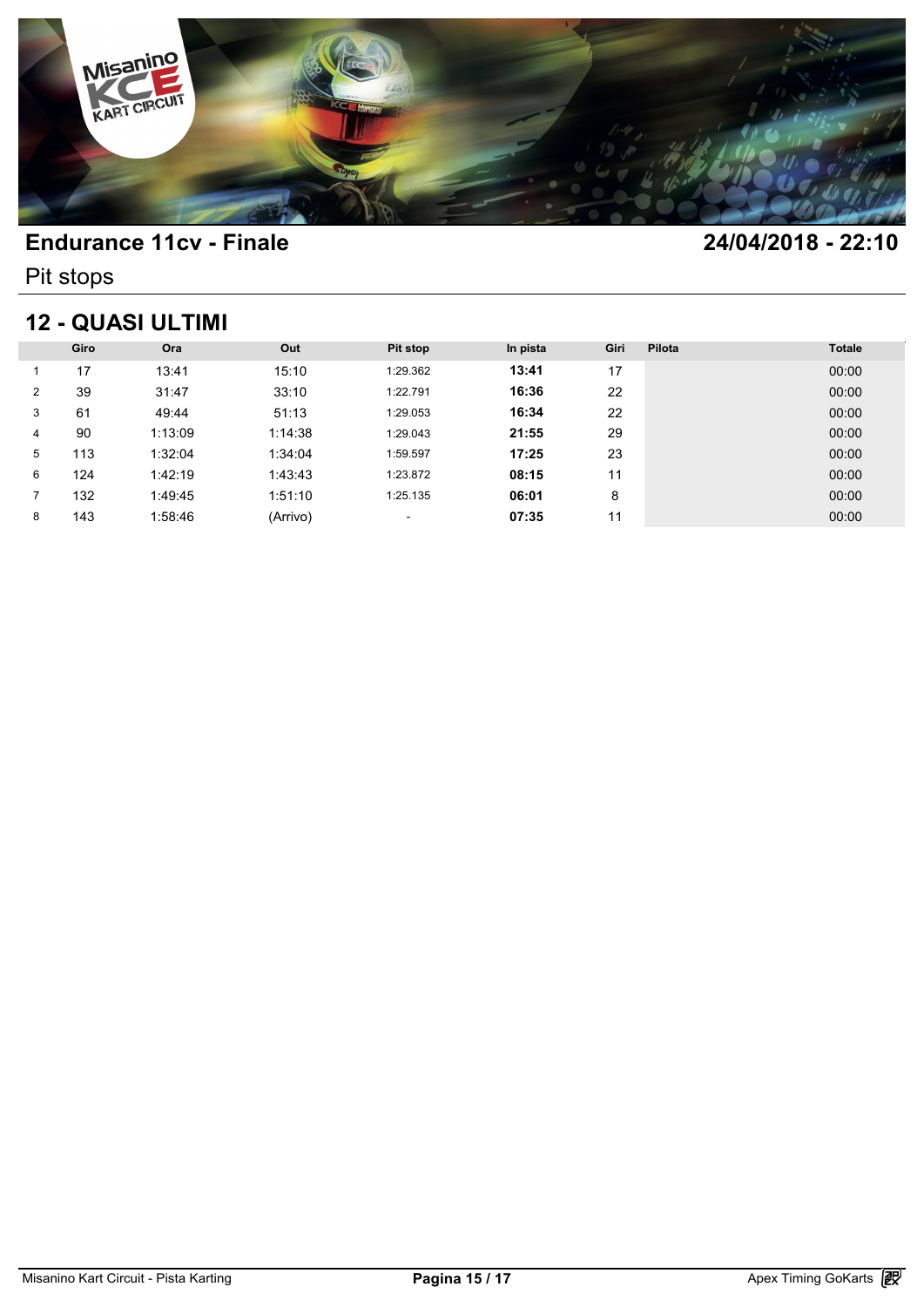

Pit stops

### **13 - ULTIMI ARRIVATI**

| <b>13 - ULTIMI ARRIVATI</b> |      |         |          |                          |          |      |        |               |  |
|-----------------------------|------|---------|----------|--------------------------|----------|------|--------|---------------|--|
|                             | Giro | Ora     | Out      | Pit stop                 | In pista | Giri | Pilota | <b>Totale</b> |  |
|                             | 19   | 15:01   | 17:19    | 2:17.993                 | 15:01    | 19   |        | 00:00         |  |
| 2                           | 40   | 34:07   | 35:18    | 1:11.735                 | 16:47    | 21   |        | 00:00         |  |
| 3                           | 65   | 54:23   | 55:42    | 1:18.611                 | 19:04    | 25   |        | 00:00         |  |
| 4                           | 91   | 1:15:07 | 1:17:05  | 1:57.926                 | 19:25    | 26   |        | 00:00         |  |
| 5                           | 117  | 1:37:05 | 1:38:31  | 1:25.830                 | 20:00    | 26   |        | 00:00         |  |
| 6                           | 124  | 1:44:01 | 1:45:26  | 1:25.163                 | 05:29    | 7    |        | 00:00         |  |
|                             | 127  | 1:47:43 | 1:48:53  | 1:10.505                 | 02:16    | 3    |        | 00:00         |  |
| 8                           | 141  | 1:58:36 | (Arrivo) | $\overline{\phantom{a}}$ | 09:42    | 14   |        | 00:00         |  |